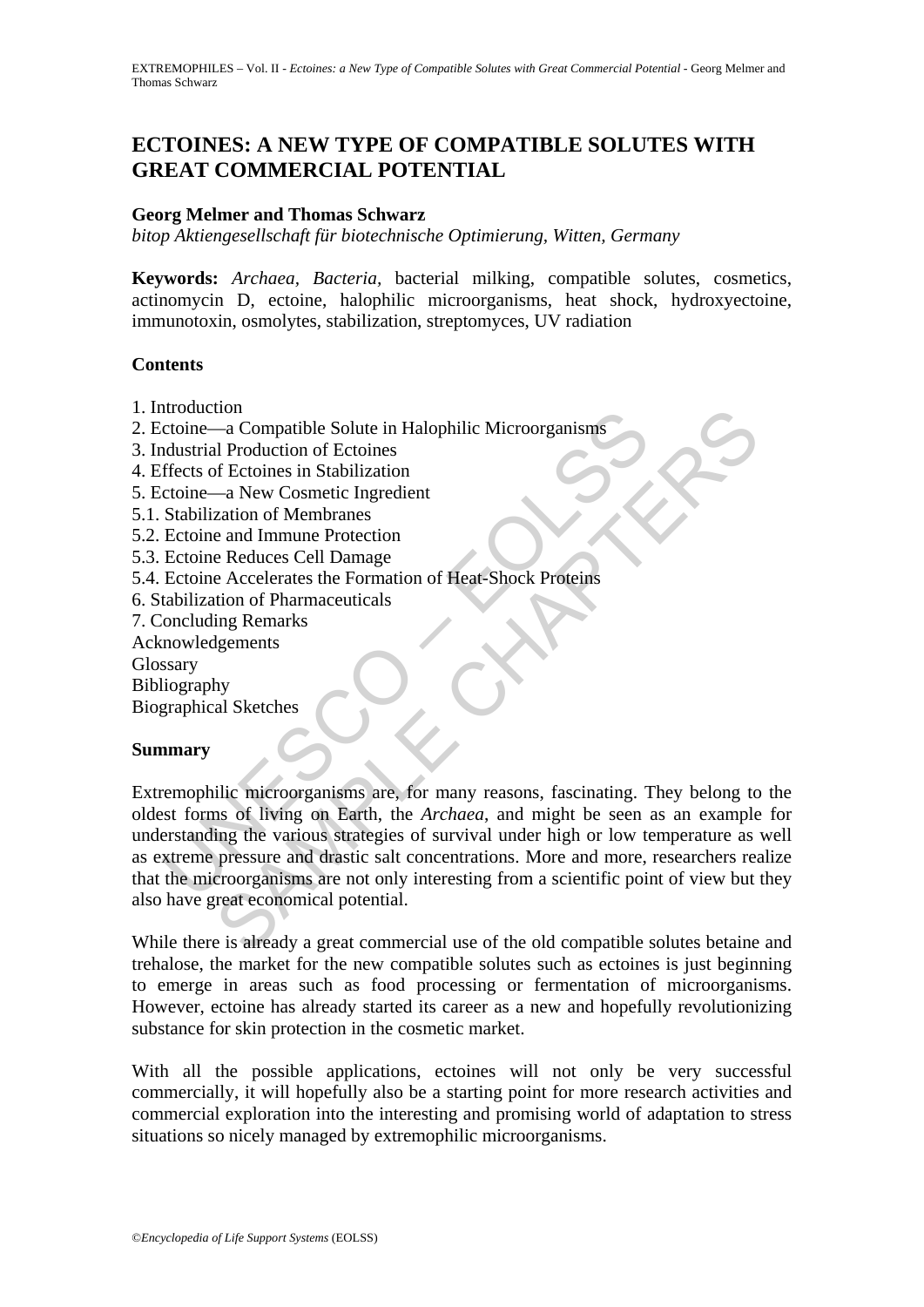## **1. Introduction**

For literally thousands of years, salt solutions have been used for preserving meat, fish, and vegetables. It was long believed that no life could exist at salt concentration in access of 10% or 100 g sodium chloride per liter water. However, this view had to be changed at the beginning of of twentieth century when LeFevre and Round found microorganisms in salt solution of up to 150 g L<sup> $-1$ </sup>. It took almost 50 years to revive the research on such extreme microorganisms, which by that time were called by Macelroy extremophilic (from the Greek word *philos* for lover). Certainly, not all love the extreme environment. Very often, they are very difficult to grow and a lot of experience is needed to reach sufficient cell densities for the analysis of the special entities to be found in the cells. However, at least they sustain the drastic conditions and survive. Surprisingly, they live not only in water of high salt concentration, but some are also adapted to other extreme conditions such as high (thermophilic) or low temperatures.

by the extreme conditions such as high (thermophilic) or loved to other extreme conditions such as high (thermophilic) or loved the marine concentrations well above the marine concentration and growth sult concentration of other extreme conditions such as high (thermophilic) or low temperatures<br>other extreme conditions such as high (thermophilic) or low temperatures<br>ally justified and clear cut to define a halophilic organism to require fo<br>o It is certainly justified and clear cut to define a halophilic organism to require for an optimal growth salt concentrations well above the marine concentration of about 3%. On the contrary, the definition of halotolerant imposes some problems, since the degree of tolerance depends to some extent on the composition of the growth medium. By accumulation of protectants from the environment it is certainly possible for some bacteria to "acquire" halotolerance. Therefore a wide spectrum of tolerance is possible. By all means it is justified to say that the halophilic/halotolerant microbial world is not less diverse than the freshwater environment. In fact, they have evolved or remained in many different groups of organisms.

Microorganisms do not possess systems for an active transport of water. Therefore osmosis is very much governing the cellular water content as well as the turgescence. Most eubacteria as well as algae, fungi, or yeast that are capable of growing at high salt or solute concentrations achieve osmotic balance across the cell membranes by two different strategies. The first mechanism, which has been discovered and is typical for *Halobacteriaceae* uses potassium chloride to achieve osmotic equilibrium. This simple method, however, needs a substantial number of physiological changes and shows a relatively narrow adaptation for a specific environment. This mechanism is used by the group of halobacteria (Archaea).

The second mechanism is widely used in eubacterial halophiles and employs the accumulation of nonionic organic molecules of low molecular weight to counterbalance the decrease water activity due to an increase in the salt concentration in the environment. These small molecules are called compatible solutes. They are derived from different molecule classes such as polyols, sugars, betaines, certain amino acids, and their derivatives. This mechanism of using compatible solutes has the great advantage of being much more flexible and suitable over a wide range of salinity. It is of great advantage that it is still possible to a "normal" salt-sensitive enzymatic machinery.

### **2. Ectoine—a Compatible Solute in Halophilic Microorganisms**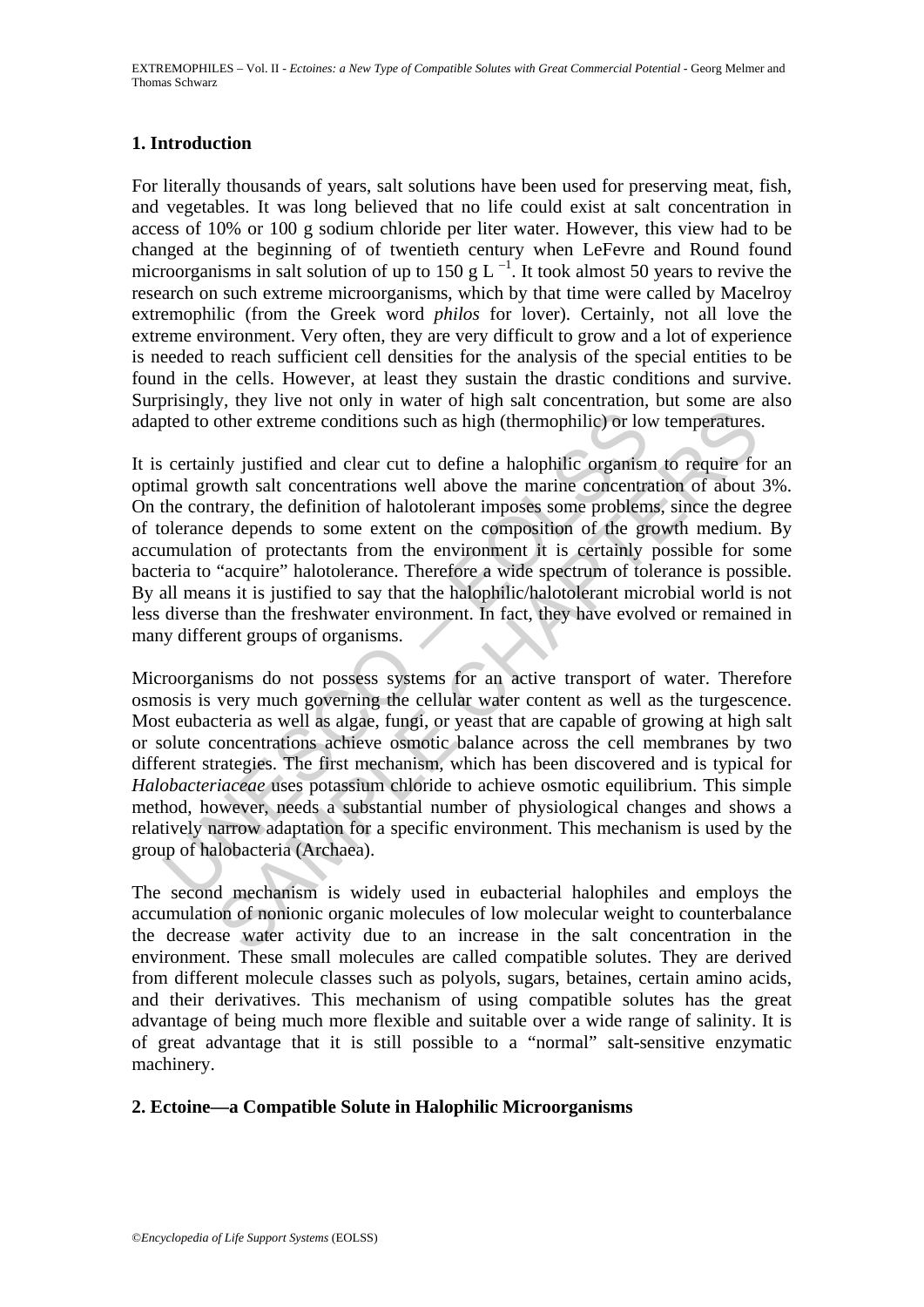Halophilic microorganisms include a wide ranges of microbes such as some archaea, cyanobacteria, and the green alga *Dunaliella salina.* We here, however, refer only to bacteria such as the Gram-negative and moderately halophilic *Halomonas elongata*. While most prokaryotes use glycine betaine as a very effective osmoticum, in an investigation of about 450 cultures from specific saline habitats it was found, that a previously described new class of compatible solutes, the ectoines, was predominantly found under such salt conditions.

Ectoines were originally found by Galinski in *Ectothiorhodospira halochloris*, an extremely halophilic phototrophic eubacterium. Later on the substance was also found in various moderately halophilic bacteria. Ectoines are widespread among halophilic and halotolerant eubacteria of which ectoine as 1,4,5,6-tetrahydro-2-methyl-4 pyrimidinecarboxylic acid is the most prominent to be found. The hydroxy derivative, often found as a minor component in *Proteobacteria* seems to be of greater importance in Gram-positive eubacteria.





| ram-positive eubacteria. |                    | n found as a minor component in <i>Proteobacteria</i> seems to be of greater importan |                         |
|--------------------------|--------------------|---------------------------------------------------------------------------------------|-------------------------|
| НN                       | .COO <sup>-</sup>  |                                                                                       | .coo                    |
| ctoine <sup>®</sup>      |                    | Hydroxyectoine                                                                        |                         |
| molecular weight         | 142,2 g/mol        | molecular weight                                                                      | 158,2 g/mol             |
| chemical formula         | $C_6H_{10}N_2O_2$  | chemical formula                                                                      | $C_6H_{10}N_2O_3$       |
| microorganism            | Halomonas elongata | microorganism                                                                         | <b>Marinococcus M52</b> |
| storage                  | 20 °C              | storage                                                                               | 20 °C                   |
| melting point            | 280°C              | melting point                                                                         | 280°C                   |
| solubility in water      | 4,0 mol/l          |                                                                                       |                         |
| solubility in methanol   | $0,3$ mol/l        | solubility in water                                                                   | 4,2 mol/l               |
| pH range                 | $1 - 9$            | solubility in methanol                                                                | $0,05$ mol/l            |
| opt. rot. Alpha-D-20°    | $+140$             | pH range                                                                              | $1 - 9$                 |
| CAS-Nr.                  | 96702-03-3         | opt. rot. Alpha-D-20°                                                                 |                         |
|                          |                    | CAS-Nr.                                                                               | 117229-60-4             |
|                          |                    |                                                                                       |                         |
|                          |                    | Figure 1. Chemical structure and characteristics of ectoine and hydroxyectoine        |                         |

Figure 1. Chemical structure and characteristics of ectoine and hydroxyectoine

The biosynthetic pathway of ectoine in the phototrophic bacterium *Ectothiorhodospira halochloris* has been proposed with the help of  $^{13}$ C-labelling techniques and could be confirmed on enzymatic grounds. The synthesis of ectoine proceeds via aspartic semialdehyde and requires three additional enzymes: diaminobutyrate transaminase, diaminobutyrate acetylase, and Nγ-acetyldiaminobutyrate dehydrogenase. For the further formation of hydroxyectoine either a hydroxylase is needed or an alternative pathway with erythro-β-hydroxyaspartate might be used. The fact that relatively few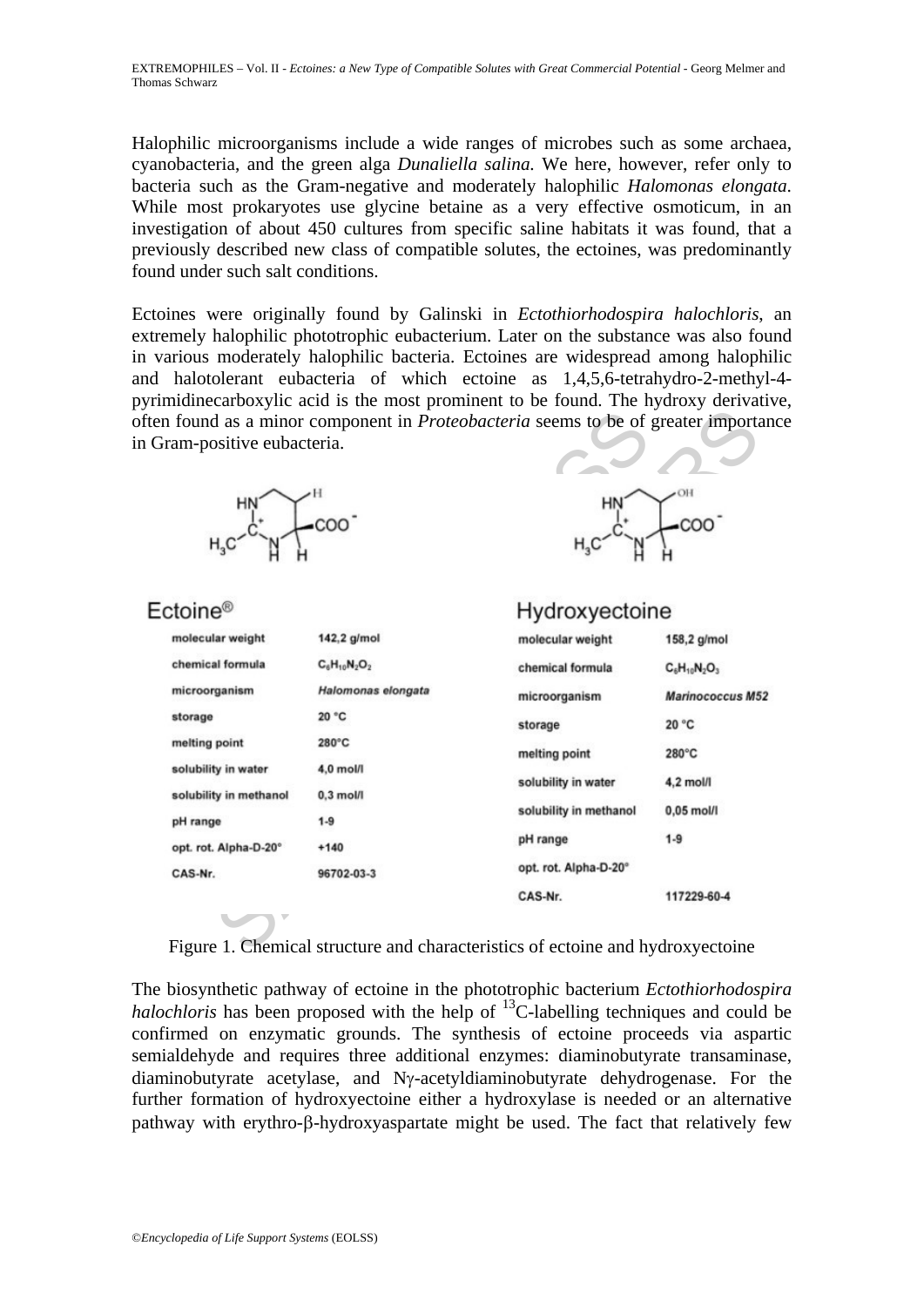and common enzymatic reactions form the basis of the biosynthesis of these two novel solutes probably explains why ectoines are so widespread among halophilic bacteria.

## **3. Industrial Production of Ectoines**

Since ectoine could originally only be found in such small quantities, much of the research about these novel substances was hampered. Especially in the light of the production costs, at that time there was no hope for any immediate commercial use. Because there were some rather interesting results already received by testing chemically synthesized ectoine in possible cosmetic applications, the search began for a microorganism suitable for a large-scale biotechnological production of ectoines. It was thought, that the best organism to be found would have a broad salt tolerance as well as responding to a hypo-osmotic shock by rapid release of the accumulated solutes. These features had previously been reported for some halotolerant and halophilic bacteria. In addition the ectoine-producing bacteria should be also able to rapidly restore the amount of the compatible solute ectoine in the cells after being transferred to a hyperosmotic medium.

All these requirements were almost ideally fulfilled by the halophilic Gram-negative bacterium *Halomonas elongata* originally being isolated from a solar saltern. The natural property of the organism is to adapt to a wide range of salinities. A slow increase of salinity due the evaporation as well as fast dilution due to rainfall or flooding of evaporation ponds with sea water are typical events for an environment of fluctuating salinity. Therefore the microorganism was used in the development of a novel production process. Ectoine was the first molecule produced by such "bacterial milking."



Figure 2. Process diagram for the production and purification of compatible solutes by using the platform technology "bacterial milking"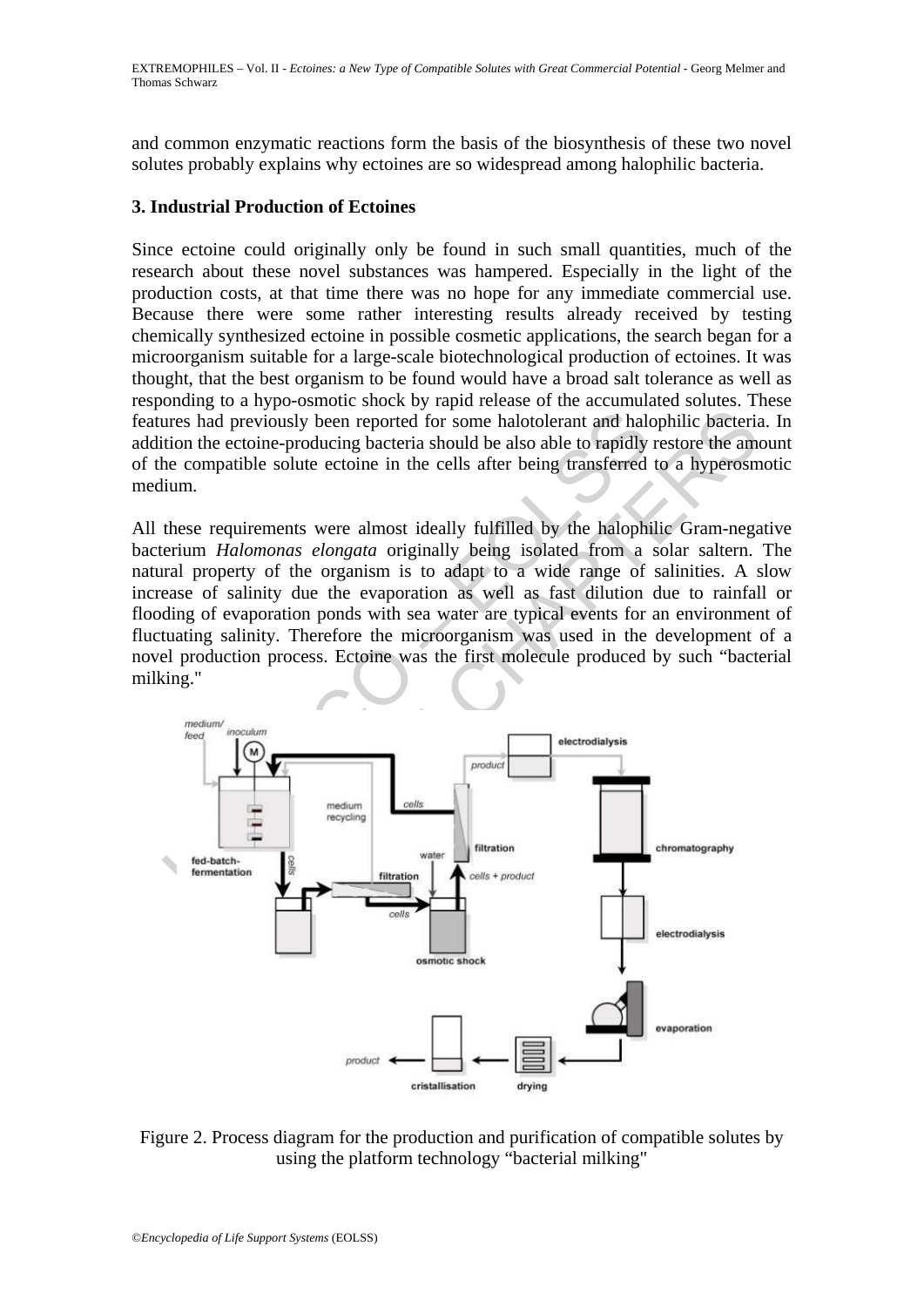For the production of ectoine and hydroxyectoine, bitop AG uses the moderately halophilic and naturally occurring bacterium *Halomonas elongata*. Depending on the product wanted, the strain is grown at temperatures between 25  $\degree$ C and 40  $\degree$ C in a concentration of 15–20% salt (sodium chloride). The fermentation is performed in a 1 000-L as well as a 3 500-L scale fermentation vessel. At high-density fermentations we routinely reach an optical density of 60 and more. This corresponds to production concentrations between 8 and 12 g  $L^{-1}$  ectoine. In the process of coproduction of ectoine and hydroxyectoine, the total yields are somewhat less, but compared to other established reasonably good fermentation processes.

Exercise is released and then separated from the cell mass.<br>
Find to the fermenter for the next round of fermentation while the<br>
urther purified by electro-dialysis, chromatography, filtration, even<br>
ing and crystallizatio ine is released and then separated from the cell mass. The bacteria<br>the fermenter for the next round of fermentation while the product solution<br>curvified by electro-dialysis, chromatography, filtration, evaporation, fre<br>er At our plant harvesting cells is usually done three times a week. Prior to a hypo-osmotic shock (for example from 15% salt to 3%) the volume of the culture is reduced by a crossflow filtration to about 20 per cent of the original volume. After the osmotic down shock ectoine is released and then separated from the cell mass. The bacteria are returned to the fermenter for the next round of fermentation while the product solution is further purified by electro-dialysis, chromatography, filtration, evaporation, freezedrying and crystallization. At the end of the production line we are able to isolate tons of ectoine or hydroxyectoine per year of various degrees of purity. By a special and patented purification procedure, we are even able to isolate ectoine of very high purity of up to more than 99 per cent purity. Each lot receives an extensive protocol of analysis, which includes a HPLC analysis.

- -
- -
- -

# TO ACCESS ALL THE **16 PAGES** OF THIS CHAPTER, Visit: http://www.eolss.net/Eolss-sampleAllChapter.aspx

### **Bibliography**

Barth S., Huhn M., Matthey B., Klimka A., Galinski E.A., and Engert A. (2000). Compatible-solutesupported periplasmatic expression of functional recombinant proteins and stress conditions. *Applied and Environmental Microbiology* **66**, 1572–1579. [This paper describes a complete new method of production of recombinant proteins by using ectoines.]

Brown A.D. (1976). Microbial water stress. *Bacteriology Revue* **40**, 803–846. [Gives a very good overview of the field.]

Brown A.D. (1990). *Microbial Water Stress Physiology. Principles and Perspectives*, Chichester, UK: Wiley. [This book contains a wealth of information on osmotic adaptation of bacteria and yeast.]

Bünger J., Axt A., zur Lage J., Fritz A., Degwert J., and Driller H. (2000). The protection function of compatible solute ectoin on the skin, skin cells, and its biomolecules with respect to UV-radiation, immunosupression, and membrane damage. *Proceedings XXIst* International Ferderation of Societies of Cosmetic Chemists; Chemische Industrie Verlag *(IFSCC) International Congress 2000*, pp. 359–365. Berlin. [This is the first report of the potential of ectoine for cosmetic applications.]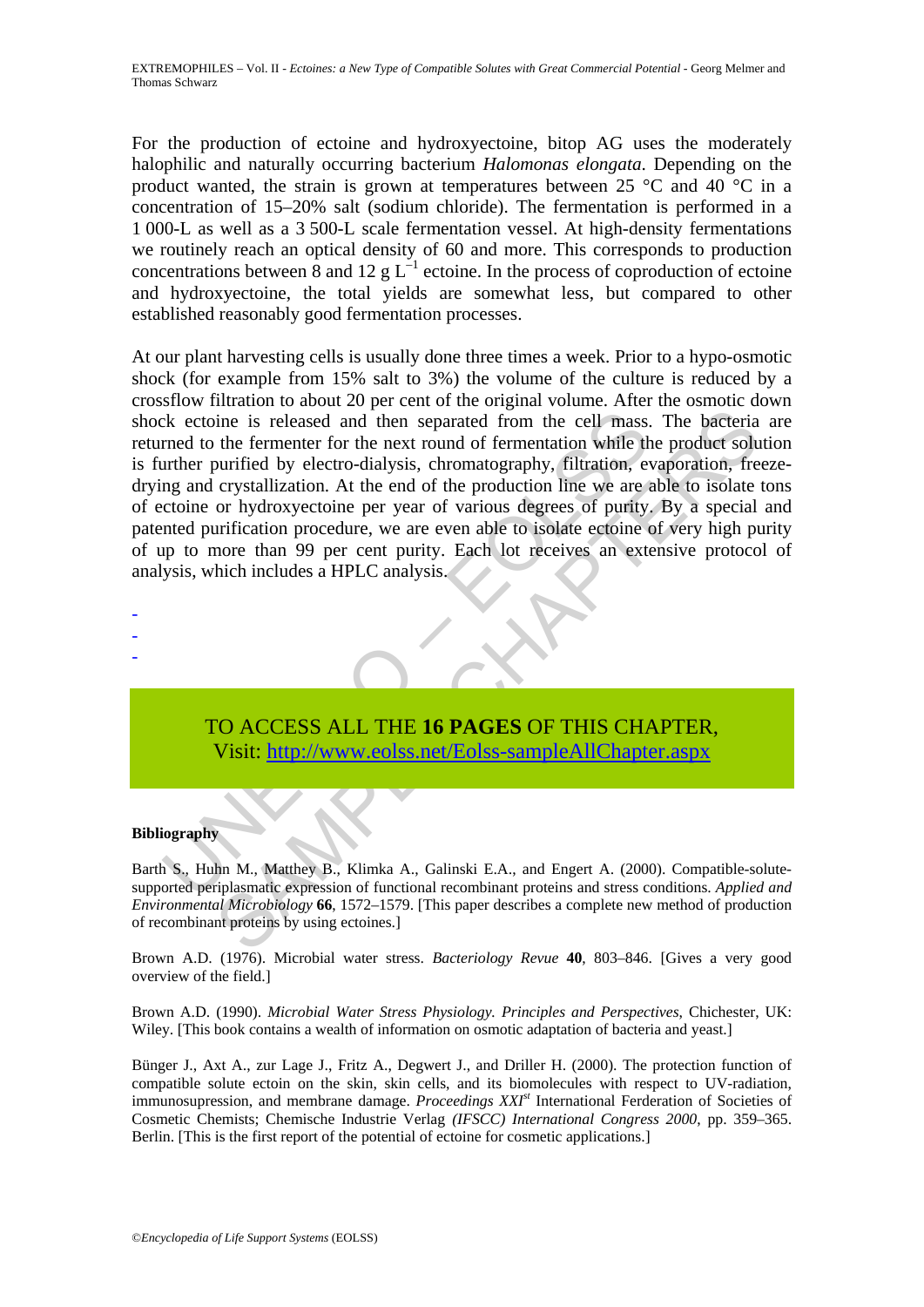da Costa M.S., Santos H. and Galinski E.A. (1998). An overview of the role and diversity of compatible solutes in bacteria and archaea. *Advances in Biochemical Engineering/Biotechnology* **61**, 117–153. [This paper gives an recent overview of the field of osmoadaptation.]

Galinski E.A., Pfeiffer H.P., and Trüper, H.G. (1985). 1,4,5,6-Tetrahydro-2-methyl-4 pyrimidinecarboxylic acid, a novel cyclic amino acid from halophilic phototrophic bacteria of the genus *Ectothiorhodospira. European Journal of Biochemistry* **149**, 135–139. [In this paper the chemical structure of ectoine is revealed.]

Galinski E.A. and Oren, A. (1991). Isolation and structure determination of a novel compatible solute from the moderately halophilic purple sulfur bacterium *Ectothiorhodospira marismortui*. *European Journal of Biochemistry* **198**, 593–598.

Galinski E.A. (1995). Osmoadaptation in bacteria. *Advances in Microbial Physiology* **37**, 272–328. [This review deals with osmoadaptation in mesophilic bacteria and archaea.]

r L. and Lapidot A. (1988). The structure and biosynthesis of new tetrahydropy<br>omycin D producer *Streptomyces parvulus*. Journal of Biological Chemistry<br>paper clarifies the structure and the identity to ectoine.]<br>mann A.U Inbar L. and Lapidot A. (1988). The structure and biosynthesis of new tetrahydropyrimidine derivatives in actinomycin D producer *Streptomyces parvulus.* Journal of Biological Chemistry **263**, 16 014–16 022. [This paper clarifies the structure and the identity to ectoine.]

Kuhlmann A.U. and Bremer E. (2002). Osmotically regulated synthesis of the compatible solute ectoine in *Bacillus pasteurii* and related *Bacillus* ssp. *Applied Environmental Microbiology* **68**, 772–783. [This paper described in much detail the existence of ectoines in *Bacillus.*]

LeFevre E. and Round L.A. (1919). A preliminary report upon some halophilic bacteria. *Journal of Bacteriology* **4**, 177–182. [This paper is regarded as the starting point of scientific investigations of extremophilic microorganisms.

Lippert K. and Galinski E.A. (1994). Enzyme stabilisation by ectoine-type compatible solutes: protection against heating, freezing and drying. Applied Microbiology and Biotechnology **37**, 61–65. [A useful discussion.]

Louis P., Trüper H.G., and Galinski E.A. (1994). Survival of *Escherichia coli* during drying and storage in the presence of compatible solutes. Applied Microbiology and Biotechnology **41**, 684–688. [This article is about the effect of ectoins on microorganisms.]

Matheson A.T., Sprott G.D., McDonald I.J., and Tessier H. (1976). Some properties of an unidentified halophile: growth characteristics, internal salt concentration, and morphology. *Canadian Journal of Microbiology* **22**, 780–786. [This paper marks the revival of interest in the field.]

Lapidot A. (1988). The structure and biosynthesis of new tetrahydropyrimidine derivativ<br>D producer *Streptomyces parvulus*. Journal of Biological Chemistry 263, 16 014–16<br>larifies the structure and the identity to ectoine. Sauer T. and Galinski E.A. (1998). Bacterial milking: A novel bioprocess for production of compatible solutes. Biotechnology and Bioengineering **57**, 306–313. [In this paper the method of bacterial milking is described.]

Severin J., Wohlfarth A., and Galinski E.A. (1992). The predominant role of recently discovered tetrahydropyrimidines for the osmoadaption of halophilic eubacteria. Journal Genetics and Microbiology **138**, 1629–1638. [In here, we find a detailed analysis of the content of ectoines in bacteria.]

Timasheff S.N. (1998). In disperse solution, "osmotic stress" is a restricted case of preferential interactions. *Proceedings of the National Academy of Sciences (USA)* **95**, 7363–7367. [This paper gives further views to the interactions between compatible solutes and proteins.]

Vreeland R.H., Litschfield C.D., Martin E.L., and Elliot E. (1980). *Halomonas elongata*, a new genus and species of extremely salt-tolerant bacteria. International Journal of Systematic Bacteriology **30**, 485–495. [This paper gives a closer look into *Halomonas elongata.*]